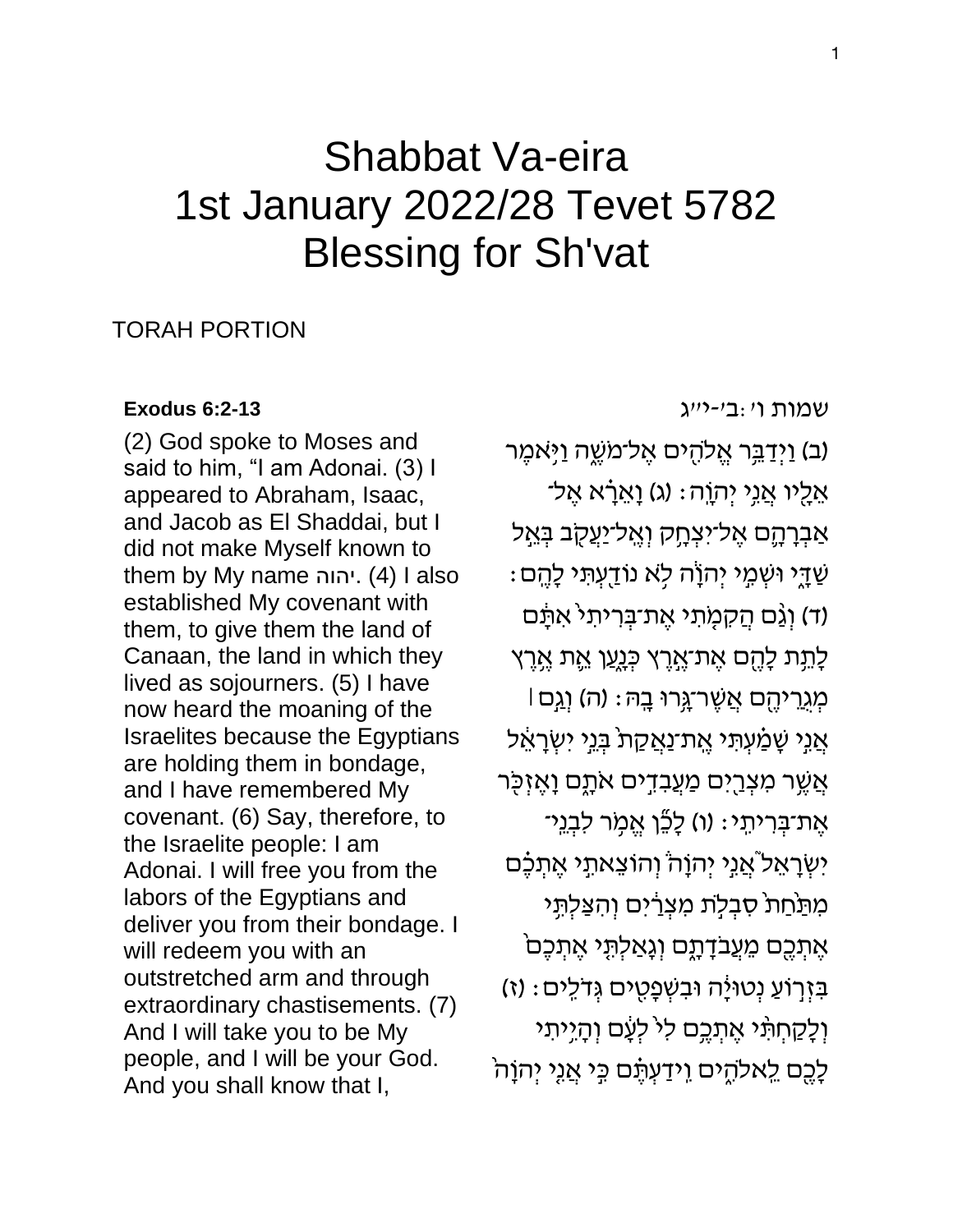Adonai, am your God who freed you from the labors of the Egyptians. (8) I will bring you into the land which I swore to give to Abraham, Isaac, and Jacob, and I will give it to you for a possession, I Adonai." (9) But when Moses told this to the Israelites, they would not listen to Moses, their spirits crushed by cruel bondage. (10) Adonai spoke to Moses, saying, (11) "Go and tell Pharaoh king of Egypt to let the Israelites depart from his land." (12) But Moses appealed to Adonai, saying, "The Israelites would not listen to me; how then should Pharaoh heed me, a man of impeded speech!" (13) So Adonai spoke to both Moses and Aaron in regard to the Israelites and Pharaoh king of Egypt, instructing them to deliver the Israelites from the land of Egypt.

אֱלָהֵיכֶם הַמּוֹצִיא אֶתְכֶם מִתַּחַת ּסְבְלָוֹת מִצְרֶיִם: (ח) וְהֵבֵאתֶי אֶתְכֶם אֶל־הָאֶרֶץ אֲשֶׁר נָשָּׂאתִי אֶת־ יָדִי לָתֵת אֹתָהּ לְאַבְרָהָם לְיִצְחֶק וִּלְיַעֲקֶֽב וְנָתַתָּ֫י אֹתָה*ּ לָ*כֶם מוֹרָשֶׁה אֲגִי יְהוָה: (ט) וַיְדַבֵּר מֹשֶׁה כֵּן אֶל־ בְּנֵי יִשְׂרָאֶל וְלָא שֶׁמְעוּ אֶל־מֹשֶׂה  $\{ {\tt e}\}$  : מְקֶצֵר רוּחַ וּמֵעֲבֹדֶה קָשֶׁה : י) וַיְדַבֵּר יְהוֶה אֶל־מֹשֶׁה לֵאמִר) (יא) בָּא דַבֵּר אֶל־פַּרְעָׂה מֶלֶדְ מִצְרֶיִם וֵ<sup>, יַ</sup>שַׁלַַּח אֶת־בְּנֵי־יִשְׂרָאֶל מֵאַרְצְוֹ וַיְדַבֵּר מֹשֶׂה לִפְגֵי יְהוֻה לֵאמֶר הֵן בְּנִי־יִשְׂרָאֵל לְאֹ־שָׁמְעָוּ אֵלֵי וְאֵיךָ יִשְׁמָ*עֵ*נִי פַּרְעֹׁה וַאֲנֻי עֲרַל  $\{ \mathfrak{Q} \}$  : שְׁפָתָיִם ֿיג) וַיְדַבֵּר יְהוָה אֶל־מֹשֶׁה וְאֱל־ אַהֲרֹןֹ וַיְצַוֵּםׂ אֶל־בְּנֵי יִשְׂרָאֵל וְאֶל־ ּפַּרְעָׂה מֱלֶךְ מִצְרֶיִם לְהוֹצִיא אֶת־בְּנֵי־  $\{ \sigma \} : \sigma$ יִשְׂרָאֵל מֵאֶרֶץ מִצְרָיִם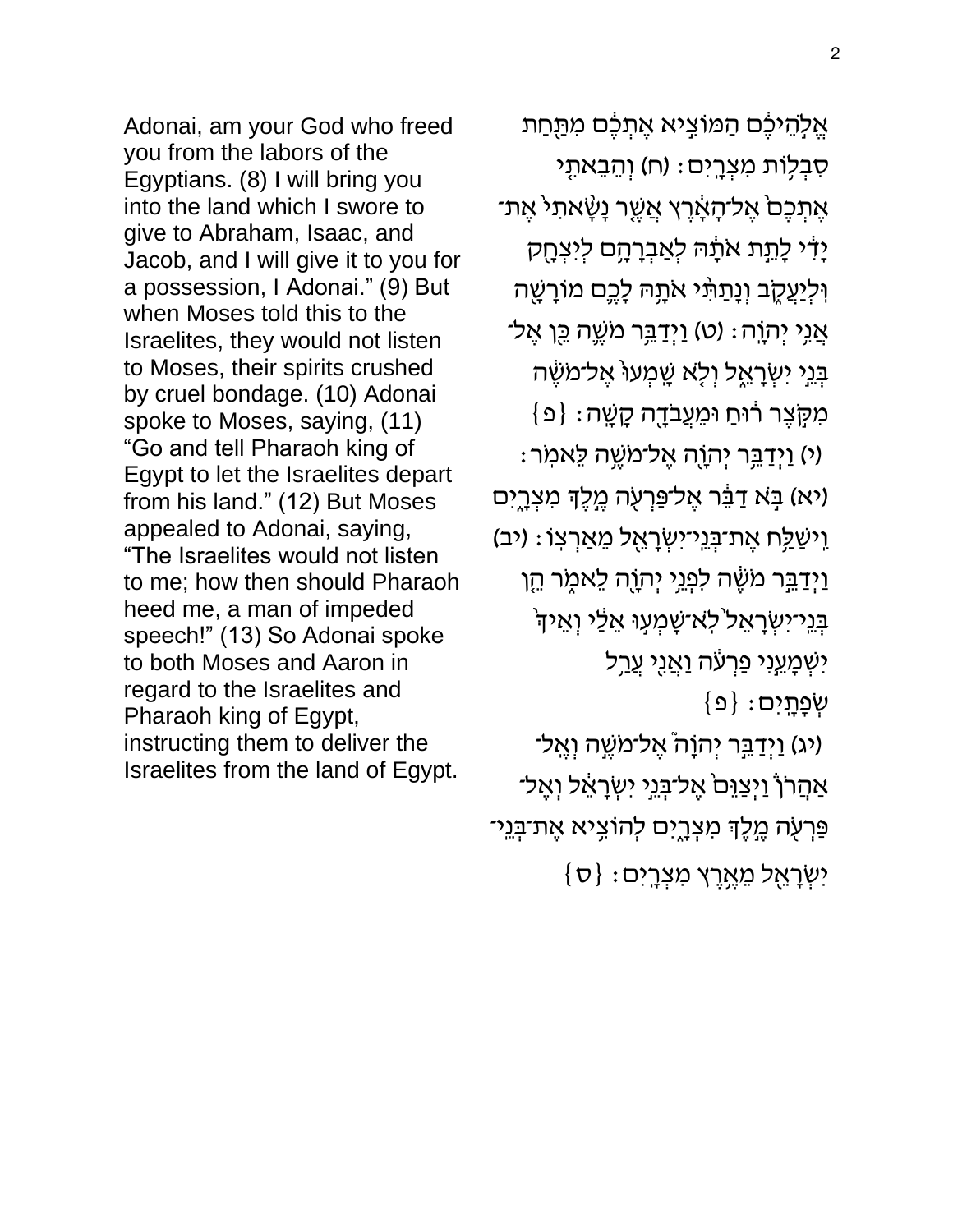### HAFTARAH PORTION

#### **[Ezekiel 20:2-12](https://www.sefaria.org/Ezekiel.20.2-12)**

(2) And the word of Adonai came to me: (3) O mortal, speak to the elders of Israel and say to them: Thus said the Eternal One, GOD: Have you come to inquire of Me? As I live, I will not respond to your inquiry declares the Eternal One, GOD. (4) Arraign, arraign them, O mortal!<sup>-a</sup> Declare to them the abhorrent deeds of their fathers. (5) Say to them: Thus said the Eternal One, GOD: On the day that I chose Israel, I gave My oath<sup>-b</sup> to the stock of the House of Jacob; when I made Myself known to them in the land of Egypt, I gave my oath to them. When I said, "I Adonai am your God," (6) that same day I swore to them to take them out of the land of Egypt into a land flowing with milk and honey, a land which I had sought out for them, the fairest of all lands. (7) I also said to them: Cast away, every one of you, the detestable things that you are drawn to, $\epsilon$  and do not defile yourselves with the fetishes of Egypt—I Adonai am your God. (8) But they defied Me

[יחזקאל](https://www.sefaria.org/Ezekiel.20.2-12) [כ׳:ב׳-י״ב](https://www.sefaria.org/Ezekiel.20.2-12)  (ב) וַיְהֶי דְּבַר־יְהוֶה אֵלֵי לֵאמִר: (ג) בֶּן־אָדִָ֫֫ם דַּבֵּר אֶת־זִקְנֵי יִשְׂרָאֵל וְאָמַרְתָּ אֲלֵהֶם כָּה אָמַרֹ אֲדֹנֵי יֱהוֹה הֲלִדְרָשׁ אֹתֶי אַתֱם בָּאֶים חַי־אָנִי  $:$ אָם־אָדָּרֵשׁ לָכֶֶם נְאֻם אֲדֹנָי יֱהוֵה (ד) הֲתִשְׁפָּט אֹתָם הֲתִשְׁפָּוֹט בֶּן־אָדֶם אֶת־תּוֹעֲבָת אֲבוֹתָם הוֹדִיעֵם: (ה) וְאָמַרְתָּ אֲלֵיהֶם כֹּה־אָמַר אֲדֹנֵי יֱהוִהֹ בְּיוֹם בָּחֱרֵי בְיִשְׂרָאֵ֫ל וָאֶשֶׂא יָדִי לְזֶ**֫**רַעֹ בֵּית יַעֲקֹב וָאִוָּדַע לָהֶם בְּאֶרֶץ מִצְרָיִם וָאֶשָּׂא יָדִי לָהֶם<sup>ׂ</sup> לֵאמֹר אֲנִי יְהְוֶה אֱלְהֵיכֶם: (ו) בַּיְּוֹם הַהֹוּא ֿנָשָׂאתִי יָדִי לָהֶם לְהוֹצִיאָם מֵאֶרֶץ מִצְרֶיִם אֶל־אֶרֶץ אֲשֶׁר־תַּרְתִּי לָהֶם זָבָת חָלָב<sup>י</sup> וּדְּבַּשׁ צְבִי הָיא לְכָל־ ּהָאֲרָצְוֹת: (ז) וַאמַר אֲלֵהֶם אֱיש שִׁקּוּצֵי עֵינָיוֹ הַשְׁלִיכוּ וּבְגִלּוּ<u>לֵ</u>י מִצְרֵיִם אַל־תִּטַּמֱָאוּ אֲנֵי יְהוָ֫ה ּאֱלֹהֵיכֶם: (ח) וַיַּמְרוּ־בִ֫י וְלָא אָבוּ ֿלְשָׁמְעַ אֲלֵי אֱישׁ אֵת־שְׁקִוּצֵי עֵינֵיהֵם